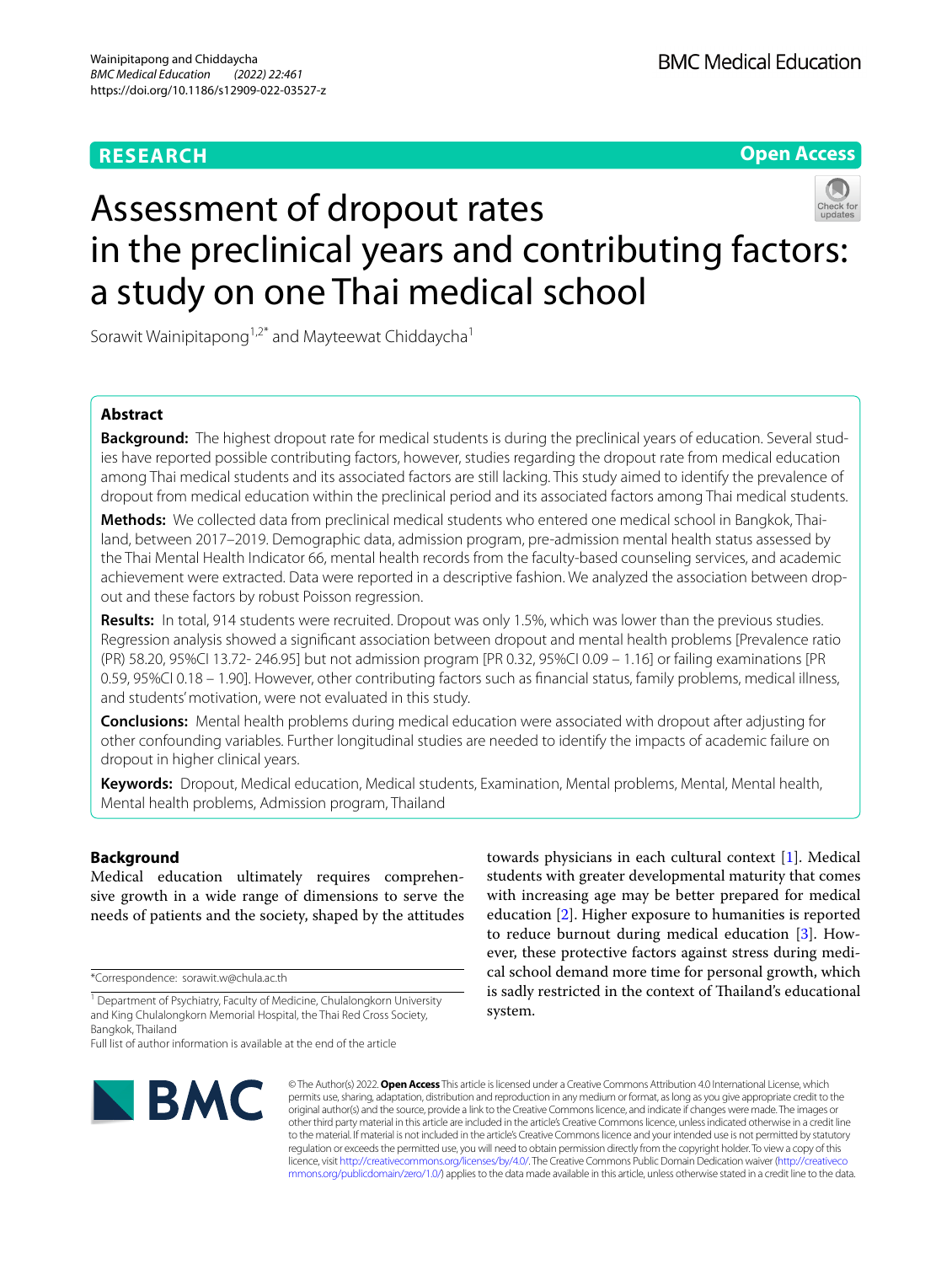In contrast to some western countries, entry to medical education in Thailand begins immediately after a high school degree. In comparison with other countries where students enter medical school in their early [2](#page-6-1)0 s [2], Thai students are required to commit to the long and hard process of becoming a physician at approximately eighteen years of age. The competition for university admission is one leading cause of significant stress among Thai high school students [\[4](#page-6-3)]. Transitioning into medical education, however, may be an even more stressful event.

Medical students who carry such stress developed burnout and intention to leave medical education [\[5](#page-6-4)]. Dropout not only causes a waste of time of individual medical student but also dissipation of taxpayers' fund-ing or effort of educators [[6\]](#page-6-5). In addition, psychological, personal, and fnancial consequences of dropout should also be recognized, particularly in the specifc sociocultural context of each country, because of diferences in rate of dropout or medical education curriculum [[7](#page-6-6), [8](#page-6-7)]. The dropout from medical school consequently received more academic attention in order to identify causes and reduce its rate for preventing unfavorable sequelae, individually and economically.

Factors leading to dropout may be increased demands on academic achievement, stress, and mental health problems. Previous studies have found an association between academic problems and stress [\[9](#page-6-8)], while high academic achievement was associated with less sleep and poor sleep quality. Sleep problems, in turn, were associated with depression, anxiety, and stress [\[10](#page-6-9), [11](#page-6-10)]. These findings show that the interplay between academic achievement, sleep, and mental health problems is complex and may require further study. Academic failure is considered to be a major predictor of dropout in medical education, while the infuence of mental health problems has not been thoroughly investigated [\[12](#page-6-11)]. Serious thoughts of dropping out are associated with burnout and depressive symptoms  $[13]$  $[13]$  $[13]$  but there is no significant association between dropout and either past or current mental health problems [\[14](#page-6-13)]. However, poor mental health could predict dropouts in some educational levels and genders [\[15](#page-6-14)]. Negative experiences during clinical placement, which might be related to mental issues, could lead to dropout in nursing education, whereas academic difficulty played a major role in early dropout students [\[16\]](#page-6-15). Within the initial years of medical education, which mental problems are common causes of academic struggles [\[17\]](#page-6-16), dropout was also associated with entry qualifcations, such as admission test scores and diferent admission programs [\[18](#page-6-17), [19](#page-6-18)].

There are two main admission programs in Thai medical education. The Consortium of Thai Medical Schools (COTMES) organizes the national admission examination for all applicants with a high school degree or higher. The COTMES program is the ordinary admission track for most Thai high school students. Another program aims to increase the number of rural doctors needed in some distant provinces. The eligibility of applicants is limited by the region in which they live. Diferences in admission scores but not a grade point average (GPA) during medical school are found regarding the specifc track they choose in this program [\[20](#page-6-19)]. Compared to COTMES program, students in this program have poorer academic performance during the preclinical years but, conversely, perform comparably or even better at their license examination in later academic years [[21\]](#page-6-20). However, to the best of our knowledge, the type of admission program has not been studied for its association with dropout from Thai medical education.

The preclinical years pose different impacts on students compared to the clinical years. Mental health problems, commonly including depression, anxiety, and suicidal ideation, reach their peak incidence during the preclinical years  $[22-24]$  $[22-24]$  $[22-24]$ . The impact of mental health on dropout should therefore be a focus of research in preclinical students, along with other factors which may also contribute to this problem. Additionally, each country is unique in its demographic profle, educational policy, and societal attitudes toward the medical profession. We aim to examine the prevalence of dropout from medical education within the preclinical period and its associated factors in one Thai medical school under the context of Thailand, where medical students are school leavers and have distinct sociocultural considerations.

#### **Methods**

#### **Study design and population**

We collected the data from medical students who entered one medical school between 2017–2019 in Bangkok, Thailand. Prior to admission, all students were divided into diferent groups according to the program they applied for and received a mental health screening by a self-reported questionnaire. At the end of the 2019 academic year, the records of their academic achievement during their frst to third year of medical education, including failing examinations and dropout, were extracted. Mental health data after admission were collected from the faculty-based counseling service, which was provided by certifed psychotherapists and psychiatrists. Written informed consent was obtained from all students. We collected the data from all medical students throughout the study period. Thus, neither sampling nor sample size calculation was done. This study was approved by the Institutional Board Review of the Faculty of Medicine, Chulalongkorn University, Bangkok, Tailand (IRB No. 065/2020).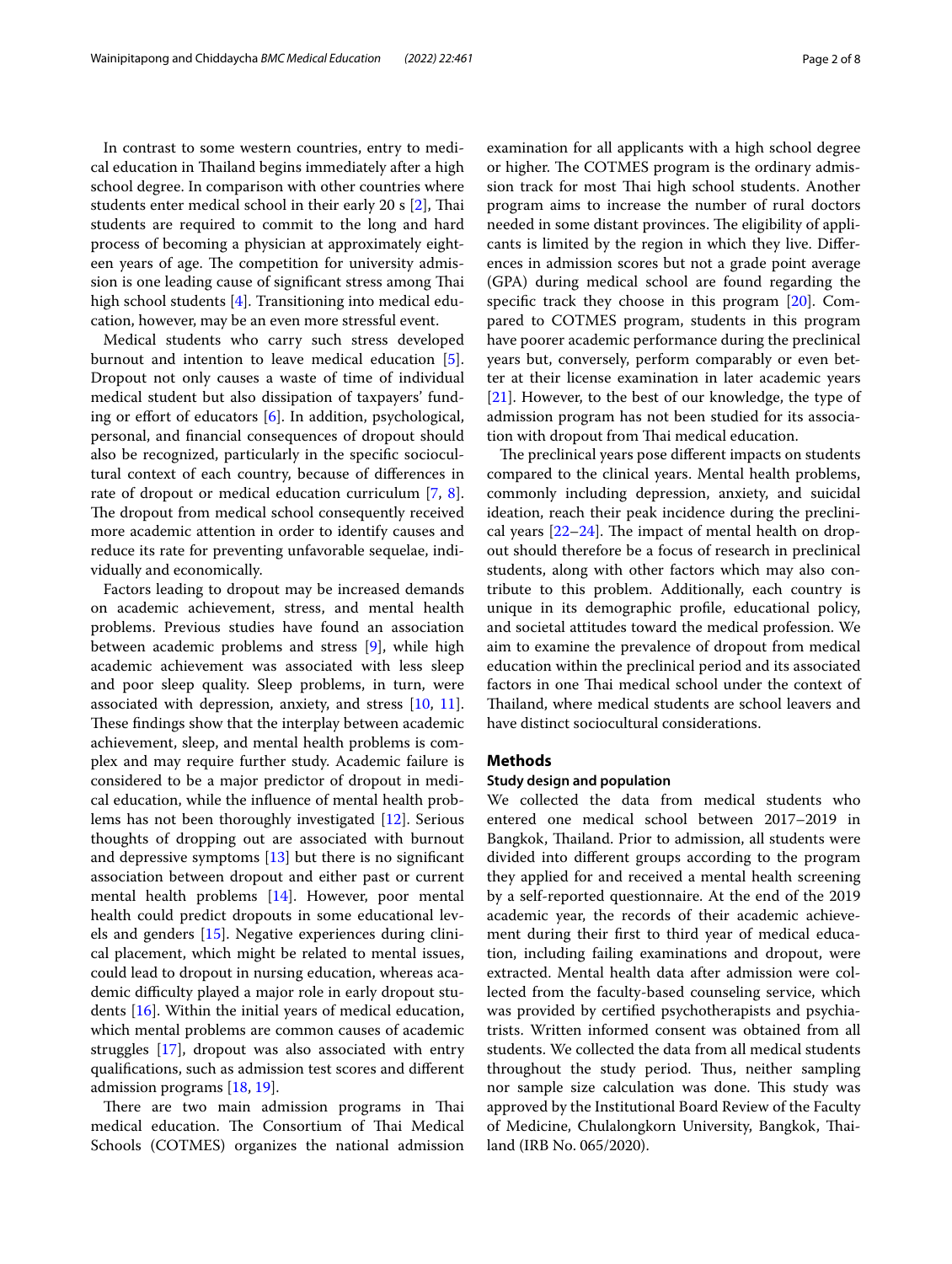Most students were school leavers and applied to the program organized by COTMES. This admission route is open for applicants from all around the world. Meanwhile, eligibility for alternative programs to increase rural doctors is limited to the applicant whom resides in regions where doctors are considered lacking [\[25](#page-6-23)]. We classifed all students into COTMES and non-COTMES groups according to their programs. Demographic data including sex, year of study, and hometown were also collected.

#### **Academic achievement**

Poor academic achievement of the students was assessed by two established variables, failing examinations and dropout, which were categorized separately for analysis. According to the academic grading in Thai medical school, students whose score were lower than the minimal passing level would receive an F in their transcripts. Those with at least one F grade in their recorded data were categorized as 'failing examinations' in our study. We used 'dropout group' to describe medical students who had decided to abandon the medical education because of the decision to change their career or poor academic performance, including retirement following incompetent cumulative GPA or educational difficulties. Other causes of dropout such as resignation to study abroad or hold a scholarship, were excluded. All data were provided by the Division of Academic Afairs.

## **Mental health**

Approximately three months before the commencement of medical education, the Thai Mental Health Indicator 66 was used to evaluate the pre-admission mental health status of all medical students in our study  $[26]$  $[26]$ . The questionnaire consisted of 66 self-report items and was validated for use among Thai people aged between 15 to 60 years. Four domains including mental status, mental capacity, mental quality, and supporting were measured. Each domain reliability is 0.86, 0.83, 0.77, and 0.80, respectively. Students screened positive by the test were classified as 'poor mental health' in our study. The questionnaire can be publicly downloaded from the website of the Department of Mental Health, Ministry of Public Health, Thailand [\(http://www.dmh.go.th/test/qtnew/](http://www.dmh.go.th/test/qtnew/)). With all clients' consent, we extracted mental health records from the faculty-based counseling service, where medical students who needed mental health evaluation and support requested an appointment by themselves or referred by their advisors. All students at this center would be assessed by attending psychiatrists for precise diagnoses and proper bio-psychological interventions. We collected the psychiatric diagnoses of all clients who met inclusion criteria for this study throughout our study period.

#### **Statistical analysis**

We used STATA 16 (John Wiley & Sons, Inc.) for data analysis. Descriptive statistics were used to report demographic data, mental health, and academic achievement. Categorical variables were presented as counts and percentages. We used Fisher's exact test to determine the diference among categorical data. Multivariable regression was used to explore association between dropout and associated factors. A *p value* of <0.05 is considered statistically signifcant. Since all medical students within the study period were recruited, sampling and sample size calculation were not done.

# **Results**

A total of 955 medical students were admitted to one medical school located in Bangkok, Thailand, from 2017 to 2019. Students have spent one to three years in medical education depending on their academic year of entry. We excluded 41 students who quitted before starting their frst semester. Ten students who resigned to attain overseas scholarship were also excluded and not counted in the dropout group. In total, 914 medical students were enrolled in this study. Demographic profle, mental health problems, and academic achievement were shown in Table [1.](#page-3-0)

The mean age at admission was eighteen years old, with male medical students being slightly greater in number (52.7%). The majority applied through the COTMES program (65.0%) and their hometowns were located in Bangkok and metropolitan areas (55.4%). The number of medical students in each year was approximately comparable (288 to 319 students). None of the frst-year students drop out from medical education. Pre-admission mental health status was remarkably normal (96.8%), and 85 students (9.3%) sought mental health treatment during studying. Among those with such issues, the most frequent diagnoses were depressive disorder (28.2%), adjustment disorder (28.2%), and anxiety disorder (23.5%). In total, 92 students (10.1%) received at least one academic F grade.

During three consecutive academic years, fourteen students  $(1.5%)$  had dropped out. The results from univariate analysis revealed no signifcant association between dropout and factors such as sex, hometown, and preadmission mental health. However, a signifcant association with academic year  $(p=0.007)$ , admission program  $(p=0.008)$ , mental health problems ( $p<0.001$ ), and failing examinations ( $p = 0.044$ ) were found. (Table [1\)](#page-3-0).

Multivariable regression was used for further investigation as shown in Table [2.](#page-4-0) After adjusting for sex,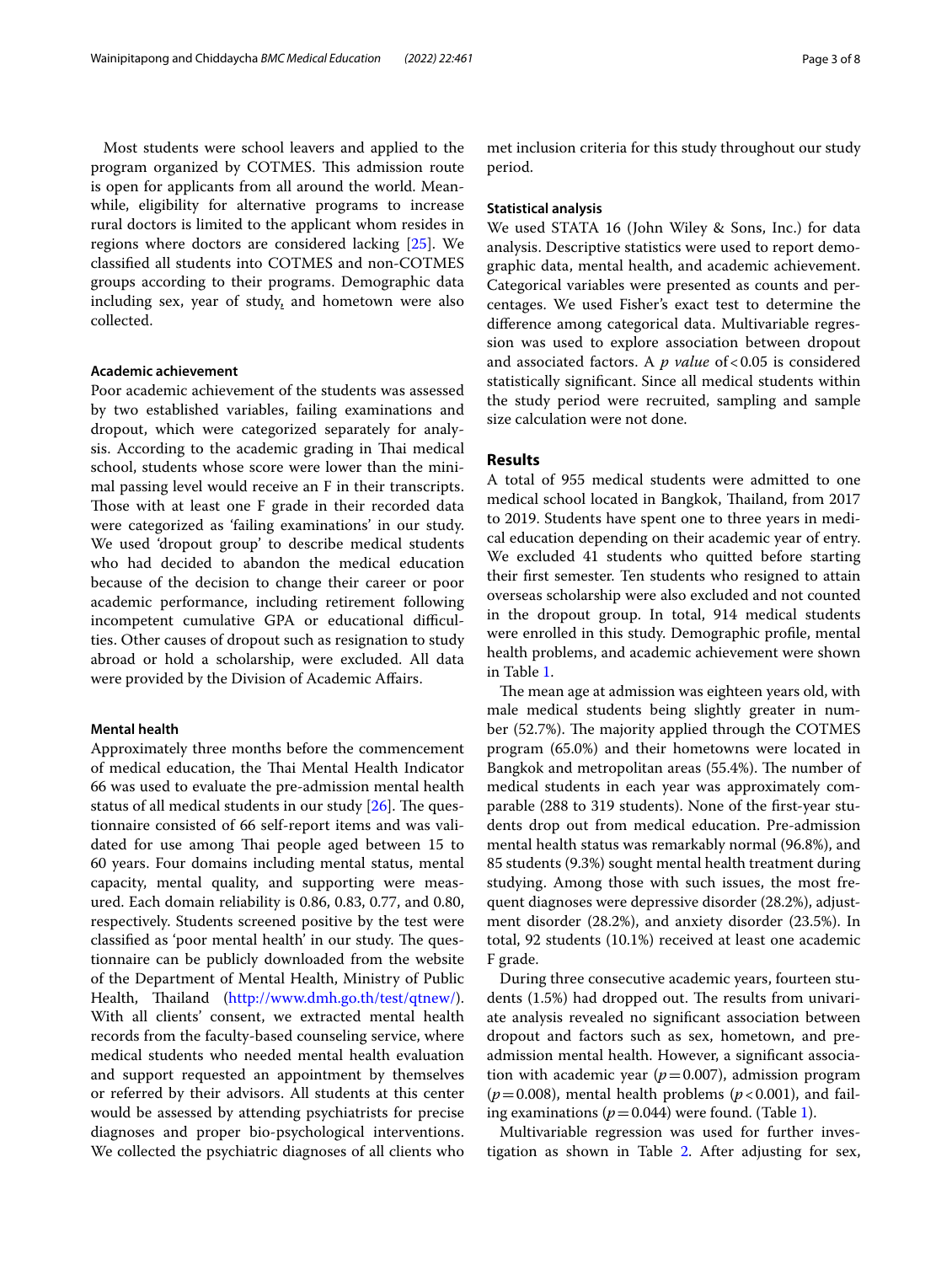| <b>Factors</b>                   | <b>Total</b><br>$(N = 914)$ |      | Not dropout<br>$(N = 900)$ |      | Dropout<br>$(N=14)$ |                | p value    |
|----------------------------------|-----------------------------|------|----------------------------|------|---------------------|----------------|------------|
|                                  | n                           | $\%$ | $\pmb{n}$                  | $\%$ | $\pmb{n}$           | $\%$           |            |
| Sex                              |                             |      |                            |      |                     |                | 0.592      |
| Female                           | 432                         | 47.3 | 424                        | 47.1 | 8                   | 57.1           |            |
| Male                             | 482                         | 52.7 | 476                        | 52.9 | 6                   | 42.9           |            |
| Year of study                    |                             |      |                            |      |                     |                | $0.007*$   |
| 1 <sup>st</sup> Year             | 307                         | 33.6 | 307                        | 34.1 | $\mathbf 0$         | $\mathbf 0$    |            |
| 2 <sup>nd</sup> Year             | 319                         | 34.9 | 313                        | 34.8 | 6                   | 57.1           |            |
| 3rd Year                         | 288                         | 31.5 | 280                        | 31.1 | 8                   | 42.9           |            |
| Admission program <sup>a</sup>   |                             |      |                            |      |                     |                | $0.008*$   |
| <b>COTMES</b>                    | 594                         | 65.0 | 590                        | 65.6 | $\overline{4}$      | 28.6           |            |
| Non-COTMES                       | 320                         | 35.0 | 310                        | 34.4 | 10                  | 71.4           |            |
| Hometown                         |                             |      |                            |      |                     |                | 0.177      |
| Bangkok and metropolitan         | 506                         | 55.4 | 501                        | 55.7 | 5                   | 35.7           |            |
| Others                           | 408                         | 44.6 | 399                        | 44.3 | 9                   | 64.3           |            |
| Pre-admission mental health      |                             |      |                            |      |                     |                | 0.365      |
| Poor                             | 29                          | 3.2  | 28                         | 3.1  | $\mathbf{1}$        | 7.1            |            |
| Normal                           | 885                         | 96.8 | 872                        | 96.9 | 13                  | 92.9           |            |
| Mental health problem            |                             |      |                            |      |                     |                | $< 0.001*$ |
| Yes                              | 85                          | 9.3  | 73                         | 8.1  | 12                  | 85.7           |            |
| No                               | 829                         | 90.7 | 827                        | 91.9 | $\overline{2}$      | 14.3           |            |
| Psychiatric Diagnosis            |                             |      |                            |      |                     |                |            |
| Depressive disorder              | 24                          | 28.2 | 17                         | 1.9  | $\overline{7}$      | 50.0           | $< 0.001*$ |
| Adjustment disorder              | 24                          | 28.2 | 21                         | 2.3  | 3                   | 21.4           | $0.005*$   |
| Anxiety disorder                 | 20                          | 23.5 | 19                         | 2.1  | $\mathbf{1}$        | 7.1            | 0.268      |
| <b>OCD</b>                       | 5                           | 5.9  | 5                          | 0.56 | $\mathbf{0}$        | $\overline{0}$ | 1.000      |
| Bipolar disorder                 | $\overline{2}$              | 2.4  | $\overline{2}$             | 0.22 | $\mathbf{0}$        | $\mathbf 0$    | 1.000      |
| Learning problem                 | $\overline{2}$              | 2.4  | $\overline{2}$             | 0.2  | $\mathbf 0$         | $\mathbf 0$    | 1.000      |
| <b>ADHD</b>                      | 3                           | 3.5  | 3                          | 0.3  | $\mathbf 0$         | $\mathbf 0$    | 1.000      |
| Insomnia                         | $\mathbf 2$                 | 2.4  | $\overline{2}$             | 0.2  | $\mathbf 0$         | $\mathbf 0$    | 1.000      |
| Others                           | 3                           | 3.5  | $\overline{2}$             | 0.2  | $\mathbf{1}$        | 7.1            | $0.045*$   |
| Failing examination <sup>b</sup> |                             |      |                            |      |                     |                | $0.044*$   |
| Yes                              | 92                          | 10.1 | 88                         | 9.8  | $\overline{4}$      | 28.6           |            |
| <b>No</b>                        | 822                         | 89.9 | 812                        | 90.2 | 10                  | 71.4           |            |

<span id="page-3-0"></span>**Table 1** Demographic data and univariate analysis of factors among dropout and not dropout students

 $^*$  *p* < 0.05

a Admission program was grouped into COTMES program students which applied nationwide and other programs that restricted application from specific rural provinces

**b Failing examination was defined by receiving at least one academic F grade** 

*Abbreviations; COTMES* the Consortium of Thai Medical Schools, *ADHD* Attention defcit/hyperactivity disorder, *OCD* Obsessive compulsive disorder

admission program, hometown, pre-admission mental health, mental health problems during the study, and failing examinations, dropout was signifcantly associated with having mental health problems during medical education  $(p<0.001)$  with a prevalence ratio of 58.20 (95% CI 13.72–246.95). Meanwhile, there was no association between dropout and students' admission program  $(p=0.375)$  or failing examinations ( $p=0.083$ ) in adjusted model.

# **Discussion**

The dropout rate of medical students at this medical school has shown to be lower than a diferent institute from previous study [[27\]](#page-6-25). However, the forementioned study measured 'dropout thought', while our study measured the actual dropout number, which may be understandably lower. When compared to the reported dropout and medical school attrition rate from the United States and the United Kingdom, our study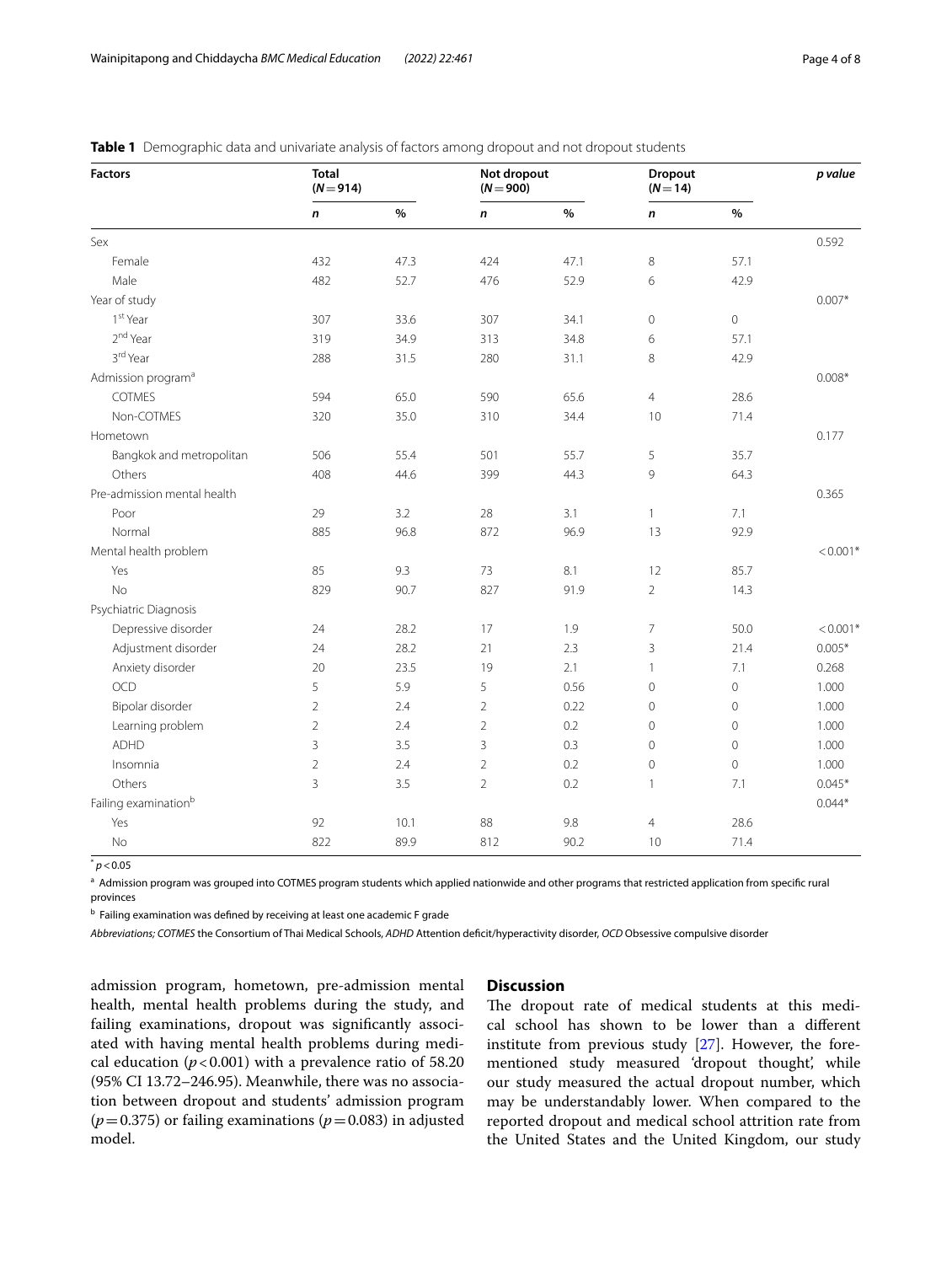| <b>Variables</b>                          | <b>Prevalence Ratio</b> | 95% confidence interval | p value |            |
|-------------------------------------------|-------------------------|-------------------------|---------|------------|
|                                           |                         | lower                   | upper   |            |
| Male                                      | 0.66                    | 0.23                    | 1.86    | 0.428      |
| COTMES program                            | 0.32                    | 0.09                    | 1.16    | 0.083      |
| Hometown outside Bangkok and metropolitan | 0.84                    | 0.27                    | 2.65    | 0.765      |
| Poor pre-admission mental health          | 2.36                    | 0.58                    | 9.55    | 0.228      |
| Mental health problems                    | 58.20                   | 13.72                   | 246.95  | $< 0.001*$ |
| Failing examination                       | 0.59                    | 0.18                    | 1.90    | 0.375      |

<span id="page-4-0"></span>**Table 2** Multivariable regression between dropout and associated factors

\* *p*<0.05 *Abbreviation; COTMES* The Consortium of Thai Medical Schools

revealed a signifcantly lower rate of dropout [[28,](#page-6-26) [29](#page-6-27)]. Meanwhile, the dropout rate from Canadian medical education is also lessened and comparable to our study, which could possibly be explained by academic guidance and mental health supports [[29\]](#page-6-27). According to this university's educational policy, students whose GPA are lower than 2.0 were at risk for retirement. Those students will be required to achieve a high enough GPA in order to pass the probation within designated periods of an academic semester. Unless the requirement is fulflled, they would be compelled to drop out by themselves or receive retirement, which would leave an undesirable records for most students. The faculty staff may offer a 'minimal subject registration' strategy to purposively maintain students' GPA or suggest they take a temporary leave from the program. These strategies may have helped to prevent dropout among medical students who were struggling academically. Consequently, failing examinations were then not associated with dropout. Some students received multiple academic F grades and still did not abandon medical education. Academic support could prolong their time in the program or even prevent dropout for these students. A longer follow-up period into their clinical years of medical education may reveal more long-term outcomes of students with poor academic performance.

Pre-admission mental health shown no associated with dropout. This finding was consistent with the previous study  $[14]$ . One study from Thailand reported the link between pre-admission mental health and mental health service used after entering medical education, nevertheless dropout was not mentioned [[30\]](#page-6-28). Pre-admission mental health had not received much attention in previous literatures, in contrast to pre-admission academic achievement which is widely studied and tended to be a protective factor against dropout or academic failure [[31,](#page-7-0) [32](#page-7-1)]. Age could be an important confounding factor because the age of Thai medical students is comparably younger than in some countries. Adolescents and adults have diferent psychological problems, which could dif-ferently influence pre-admission mental health [[33](#page-7-2)]. Thai medical students are mostly school leavers (those entering medical education right after fnishing their high school). The range of dropout or attrition rate from other Asian countries where medical students who were school leavers, such as Saudi Arabia, Pakistan and China, varied between 3.8–13.7% [\[34](#page-7-3), [35](#page-7-4)]. However, updated study on dropout among medical students from several Asian countries are still lacking. More research on the association between dropout and pre-admission mental health along with academic achievement, specifcally in nonwestern context, is necessary.

Mental health during medical education is linked to dropout during the preclinical years, as previous studies have reported [[12,](#page-6-11) [36,](#page-7-5) [37](#page-7-6)]. Poor mental health is related to the intention to leave the education [[38\]](#page-7-7), especially in students who sufered from more severe symptoms and diagnosed with psychiatric disorders. According to the diagnostic criteria, psychiatric disorder diagnoses are accompanied by impairment in functioning, which for a student, would usually implicate an impairment in studying [\[39\]](#page-7-8). It is therefore unsurprising that the dropout rate would be higher among students with poor mental health and academic failure. Lower level of mental health care seeking was also reported and students might access psychological support after the coming of crises [\[40\]](#page-7-9). Delay in adequate psychiatric treatment is common globally [[41\]](#page-7-10) and potentially leads to dropout. One important factor includes negative attitude or stigma, which is frequent among medical students [[42\]](#page-7-11). Several studies found stigma to be a strong barrier to reach mental health services not only medical students but also all general mental health service users [[43](#page-7-12)[–47](#page-7-13)]. Stigma reduction is challenging, for the most efective way is still disputable [[48,](#page-7-14) [49](#page-7-15)]. Thus, medical students' dropout is not easy to handle and mental health burden, as well as its stigmatization, plays a major role regarding dropout reduction strategy.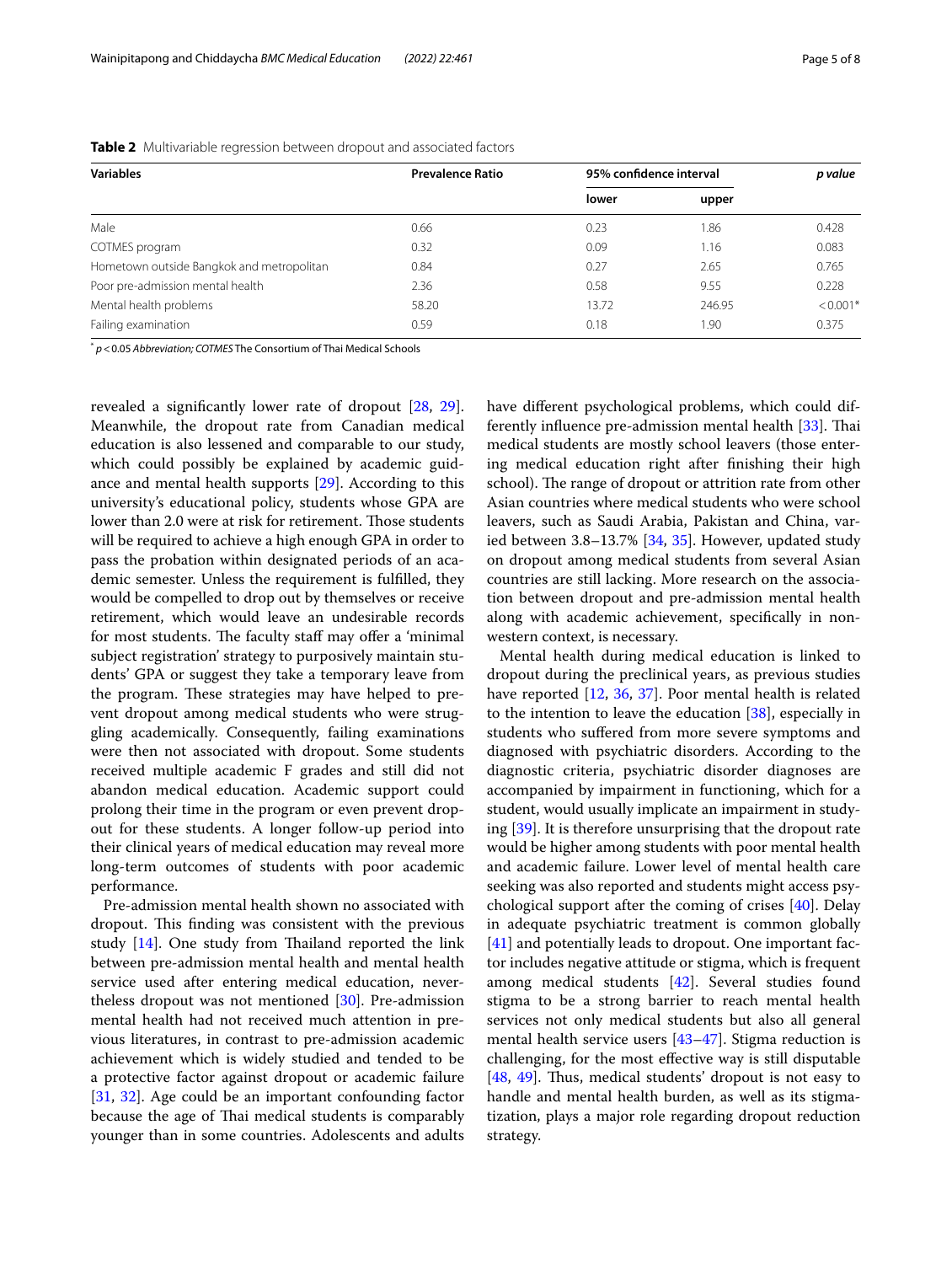However, psychological problems alone cannot wholly explain the causes of dropout  $[16]$  $[16]$ . The complex etiology of dropout should be viewed as multifactorial, with mental health as one of many variables. Psychological and spiritual issues, including peer support, gratifying parents, and passion for being a doctor, are also positive factors for maintaining students in Thai medical education [[27\]](#page-6-25). Apart from dropout, aforementioned factors also afect mental health in bidirectional mechanism. Financial stress, poor family relationship and not living with both parents are positively associated with psychiatric problems [[50](#page-7-16), [51](#page-7-17)]. While positive motivational attitudes and higher parents' educational attainment could protect against mental health problems [[52,](#page-7-18) [53\]](#page-7-19), and indirectly prevent dropout. Interestingly, our participants from the dropout group were found rather small. None of them reported having a serious medical morbidity that link to dropout. Future qualitative research would be helpful to examine the complicated etiology of dropout. Even though a strong association between psychological problems and academic achievement was reported [\[54](#page-7-20)], our study found an association between dropout and having mental problems but not failing examinations. Hence, medical students receiving unsatisfactory examination results were encouraged to be hopeful and continue putting in their best efforts during medical education, together with academic assistance from the faculty staf.

The type of admission program was not significantly associated with dropout in the adjusted model. The type of admission examination was reported to be a strong predictor of dropout [[31](#page-7-0)] in other countries, however, the implications of difering routes of admission in different countries would likely vary according to the nature of respective admission systems. Because of the popularity of this university, a number of Thai high school students chose to enter this medical school regardless of the admission program. Students from the non-COTMES program at this medical school had relatively high preadmission academic performance, although students from the non-COTMES program are usually less competitive in terms of pre-admission academic achievement. This could explain why there was a significant association in univariate analysis but not in the adjusted model since the academic performance during medical education of COTMES and non-COTMES medical students is comparable [\[21](#page-6-20)].

Our study found no association between dropout and sex, which correlated with the inconclusive results from previous studies  $[55, 56]$  $[55, 56]$  $[55, 56]$  $[55, 56]$ . The differences in nature of each medical school along with gender equality in medical education is an issue that should be addressed since it would afect medical students' well-being and dropout. We believe that the coming age of gender diversity would inevitably impact worldwide medical education and would be a topic worth studying in the near future.

The main strength of our study was the large number of medical students compared to other previous studies in Thailand. Also, the reported dropout was the exact rate, and mental health problems were precisely diagnosed by psychiatrists. We measured potential contributing factors both before and after entry to medical education. Apart from common and widely studied variables, including academic failure or admission program, we also examined mental health problems, which is an essential but underemphasized factor. The mean age of all students was under twenty years, which captures a younger age group than students in most studies due to government policy. Based on the Asian context of educational and sociocultural factors, our study could enrich the comprehensive medical education research for the entire globe.

Nonetheless, some limitations of this study should be mentioned. The low number of dropouts may indicate the need for a longer follow-up beyond the preclinical period. Additional factors in terms of protective and probable risk factors, such as parental education, birth order, fnancial status, family problems, medical illness, and students' motivation were not collected. We used mental health data from a single faculty-based site, which had limited service hours; hence the reported data might be lower than the actual prevalence because of stigmatization avoidance and student's inconvenience [[44,](#page-7-23) [57](#page-7-24)]. The students categorized to failing examinations received at least one academic F grade, which may not truly represent the academic failure. However, one study reported a strong association between dropout and lower academic achievement in the frst two years of medical school [\[37](#page-7-6)]. Our study was designed in a cross-sectional fashion in one medical school locating in Bangkok. Therefore, causality could not be explained due to limitation of the study design, and generalizability to other Thai medical schools might be limited, especially in the regional areas.

# **Conclusions**

Dropout from medical education is complex in etiology. From the univariate analysis, academic failure plays a role in dropout among Thai medical students, but with adequate assistance, they are able to attain their medical degree. After adjusted for other confounding variables, we report that only having mental health problems is associated with dropout in this Thai medical school. Further longitudinal studies are needed to investigate protective and risk factors in higher clinical years or even in postgraduate medical education.

#### **Abbreviations**

COTMES: The Consortium of Thai Medical Schools; GPA: Grade point average.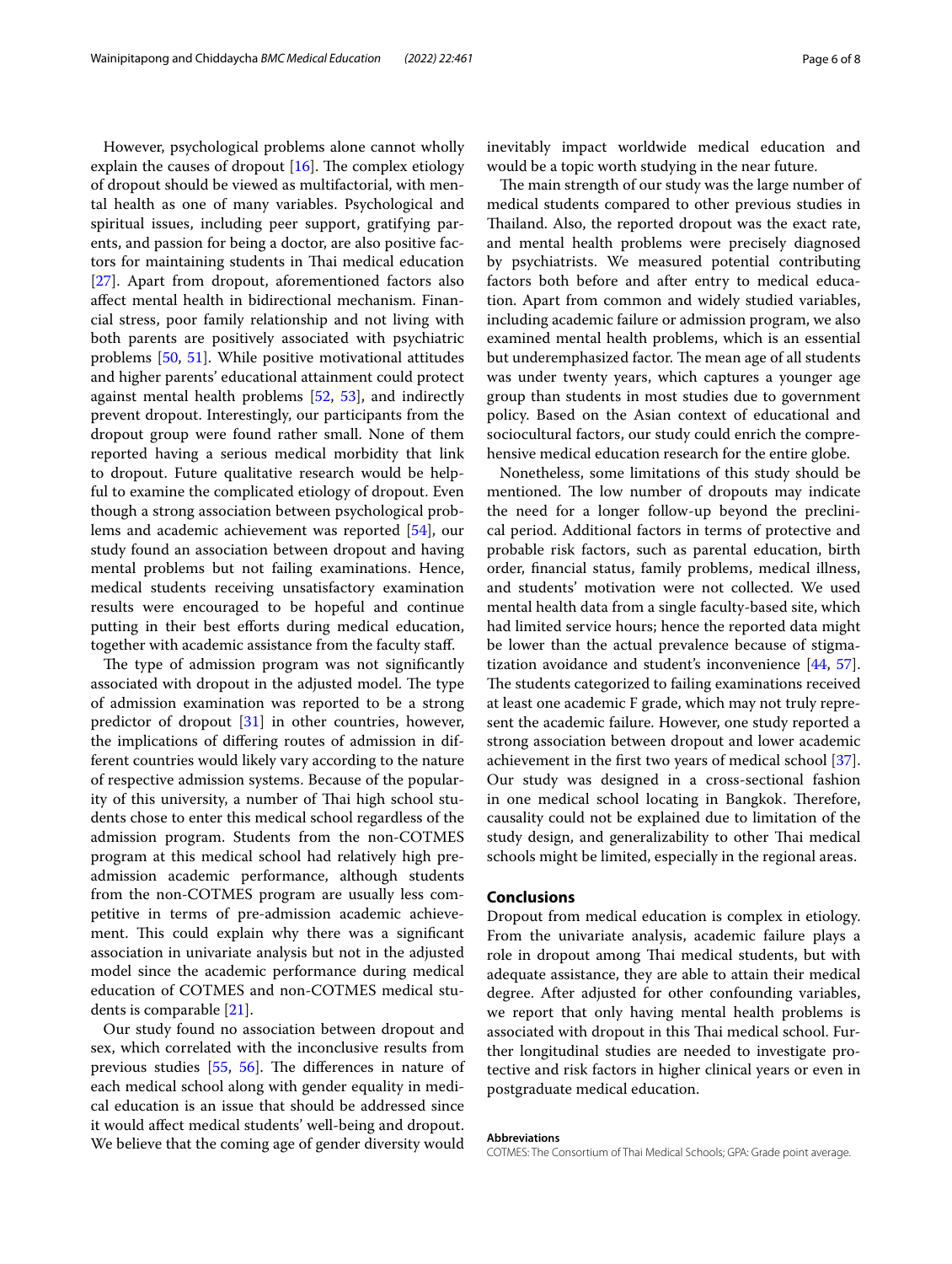#### **Acknowledgements**

We sincerely appreciate Dr Yanin Thipakorn and Wattanai Rittirongwattana for their kind advice in grammatical reviews.

#### **Authors' contributions**

All authors conceptualize and design the study. MC analyzed and interpreted the data. SW drafted the manuscript. All authors read, revised and approved the fnal manuscript.

#### **Funding**

This study is not fnancially supported from any organizations.

#### **Availability of data and materials**

The data that support the fndings of this study are available from the Division of Academic Afairs, Faculty of Medicine, Chulalongkorn University, Bangkok, Thailand, but restrictions apply to the availability of these data, which were used under license for the current study, and so are not publicly available.

#### **Declarations**

#### **Ethics approval and consent to participate**

Written informed consent was obtained from all students. The study approval was granted by the Institutional Review Board of the Faculty of Medicine, Chulalongkorn University, Bangkok, Thailand (IRB No. 065/2020). All methods were carried out in accordance with relevant guidelines and regulations.

#### **Consent for publication**

Not applicable.

#### **Competing interests**

All authors declare no competing interests.

#### **Author details**

<sup>1</sup> Department of Psychiatry, Faculty of Medicine, Chulalongkorn University and King Chulalongkorn Memorial Hospital, the Thai Red Cross Society, Bangkok, Thailand. <sup>2</sup> Center of Excellence in Transgender Health, Faculty of Medicine, Chulalongkorn University, Bangkok, Thailand.

# Received: 23 September 2021 Accepted: 9 June 2022

#### **References**

- <span id="page-6-0"></span>1. Helmich E, Yeh HM, Yeh CC, de Vries J, Fu-Chang Tsai D, Dornan T. Emotional Learning and Identity Development in Medicine: A Cross-Cultural Qualitative Study Comparing Taiwanese and Dutch Medical Undergraduates. Acad Med. 2017 Jun;92(6):853–9.
- <span id="page-6-1"></span>2. Angoff NR, Schwartz ML. Readiness for Medical School: a Radical Proposal. Med Sci Educ. 2019 Nov 12;30(1):573–6.
- <span id="page-6-2"></span>3. Mangione S, Chakraborti C, Staltari G, Harrison R, Tunkel AR, Liou KT, et al. Medical Students' Exposure to the Humanities Correlates with Positive Personal Qualities and Reduced Burnout: A Multi-Institutional U.S. Survey. J Gen Intern Med. 2018;33(5):628–34.
- <span id="page-6-3"></span>4. Ponkosonsirilert T, Laemsak O, Pisitsungkagarn K, Jarukasemthawee S, Audboon S, Leangsuksant T. Stress, self-compassion, and school burnout in Thai high school students. Int J Adolesc Med Health. 2020:/j/ijamh. ahead-of-print/ijamh-2020-0109/ijamh-2020-0109.xml. [https://doi.org/](https://doi.org/10.1515/ijamh-2020-0109) [10.1515/ijamh-2020-0109](https://doi.org/10.1515/ijamh-2020-0109).
- <span id="page-6-4"></span>5. Abreu Alves S, Sinval J, Lucas Neto L, Marôco J, Gonçalves Ferreira A, Oliveira P. Burnout and dropout intention in medical students: the protective role of academic engagement. BMC Med Educ. 2022 Feb 7;22(1):83.
- <span id="page-6-5"></span>6. Yeung EYH. Reducing medical school dropouts. BMJ. 2018 May;3(361): k1872.
- <span id="page-6-6"></span>7. Rajabali H, Dewji R, Dewji F. Medical school dropouts: regrettable or required? Med Educ Online. 2018 Dec;23(1):1535739.
- <span id="page-6-7"></span>8. Vergel J, Quintero GA, Isaza-Restrepo A, Ortiz-Fonseca M, Latorre-Santos C, Pardo-Oviedo JM. The infuence of diferent curriculum designs on students' dropout rate: a case study. Med Educ Online. 2018 Dec;23(1):1432963.
- <span id="page-6-8"></span>9. Saipanish R. Stress among medical students in a Thai medical school. Med Teach. 2003;25(5):502–6.
- <span id="page-6-9"></span>10. Al-Khani AM, Sarhandi MI, Zaghloul MS, Ewid M, Saquib N. A crosssectional survey on sleep quality, mental health, and academic performance among medical students in Saudi Arabia. BMC Res Notes. 2019 Oct 21;12(1):665.
- <span id="page-6-10"></span>11. Kolkijkovin V, Phutathum S, Natetaweewat N, Joodthong P, Phaisanwongdee P, Nateetaweewat P, et al. Prevalence and Associated Factors of Depression in Medical Students at Faculty of Medicine Vajira Hospital, Urban University. J Med Assoc Thai. 2019 Sep 1;102(9):104.
- <span id="page-6-11"></span>12. O'Neill LD, Wallstedt B, Eika B, Hartvigsen J. Factors associated with dropout in medical education: a literature review. Med Educ. 2011 May;45(5):440–54.
- <span id="page-6-12"></span>13. Dyrbye LN, Thomas MR, Power DV, Durning S, Moutier C, Massie FS, et al. Burnout and serious thoughts of dropping out of medical school: a multi-institutional study. Acad Med. 2010 Jan;85(1):94–102.
- <span id="page-6-13"></span>14. Tamin SK. Relevance of mental health issues in university student dropouts. Occup Med (Lond). 2013 Sep;63(6):410–4.
- <span id="page-6-14"></span>15. Hjorth CF, Bilgrav L, Frandsen LS, Overgaard C, Torp-Pedersen C, Nielsen B, et al. Mental health and school dropout across educational levels and genders: a 4.8-year follow-up study. BMC Public Health. 2016;16:976.
- <span id="page-6-15"></span>16. Bakker EJM, Verhaegh KJ, Kox JHAM, van der Beek AJ, Boot CRL, Roelofs PDDM, et al. Late dropout from nursing education: An interview study of nursing students' experiences and reasons. Nurse Educ Pract. 2019 Aug;39:17–25.
- <span id="page-6-16"></span>17. Picton A, Greenfeld S, Parry J. Why do students struggle in their frst year of medical school? A qualitative study of student voices. BMC Med Educ. 2022 Feb 16;22(1):100.
- <span id="page-6-17"></span>18. O'Neill L, Hartvigsen J, Wallstedt B, Korsholm L, Eika B. Medical school dropout–testing at admission versus selection by highest grades as predictors. Med Educ. 2011 Nov;45(11):1111–20.
- <span id="page-6-18"></span>19. Arulampalam W, Naylor RA, Smith JP. Dropping out of medical school in the UK: explaining the changes over ten years. Med Educ. 2007 Apr;41(4):385–94.
- <span id="page-6-19"></span>20. Nimkuntod P, Tongdee P. Preclinical Medical Students' Achievement to Learning Outcomes in Special Tracts of Rural Doctors. J Med Assoc Thai. 2016 Oct;99(Suppl 7):S105-110.
- <span id="page-6-20"></span>21. Yi Y, Chongsuvivatwong V, Sriplung H, Rueanarong C. CPIRD: A successful Thai programme to produce clinically competent medical graduates. F1000Res. 2015;4:158.
- <span id="page-6-21"></span>22. Yusoff MSB, Mat Pa MN, Esa AR, Abdul Rahim AF. Mental health of medical students before and during medical education: A prospective study. Journal of Taibah University Medical Sciences. 2013 Aug 1;8(2):86–92.
- 23. Pham T, Bui L, Nguyen A, Nguyen B, Tran P, Vu P, et al. The prevalence of depression and associated risk factors among medical students: An untold story in Vietnam. PLoS ONE. 2019;14(8): e0221432.
- <span id="page-6-22"></span>24. Zeng W, Chen R, Wang X, Zhang Q, Deng W. Prevalence of mental health problems among medical students in China: A meta-analysis. Medicine (Baltimore). 2019 May;98(18): e15337.
- <span id="page-6-23"></span>25. Techakehakij W, Arora R. From one-district-one-doctor to the inclusive track: Lessons learned from a 12-year special recruitment program for medical education in Thailand. Educ Health (Abingdon). 2019 Dec;32(3):122–6.
- <span id="page-6-24"></span>26. Mongkol A, Huttapanom W, Chetchotisakd P, Chalookul W, Punyoyai L, Suvanashiep S. The Study of Thai Mental Health Indicators. Journal of the Psychiatric Association of Thailand. 2001;46(3):209–25.
- <span id="page-6-25"></span>27. Pitanupong J, Sangkool J, Wiwattanaworaset P, Pongthanawisut S, Teetharathul T, Jiraphan A. Dropout thought among medical students at Faculty of Medicine Prince of Songkla University Running Head: dropout thought among medical students. Thammasat Medical Journal. 2020;20(2):175–84.
- <span id="page-6-26"></span>28. Maher BM, Hynes H, Sweeney C, Khashan AS, O'Rourke M, Doran K, et al. Medical School Attrition-Beyond the Statistics A Ten Year Retrospective Study. BMC Med Educ. 2013 Jan 31;13(1):13.
- <span id="page-6-27"></span>29. Glauser W. Why do students quit medical school far less often in Canada than in other countries? CMAJ. 2019 Feb 11;191(6):E174–5.
- <span id="page-6-28"></span>30. Chiddaycha M, Wainipitapong S. Mental health among Thai medical students: Preadmission evaluation and service utilization. Health Sci Rep. 2021 Dec;4(4): e416.